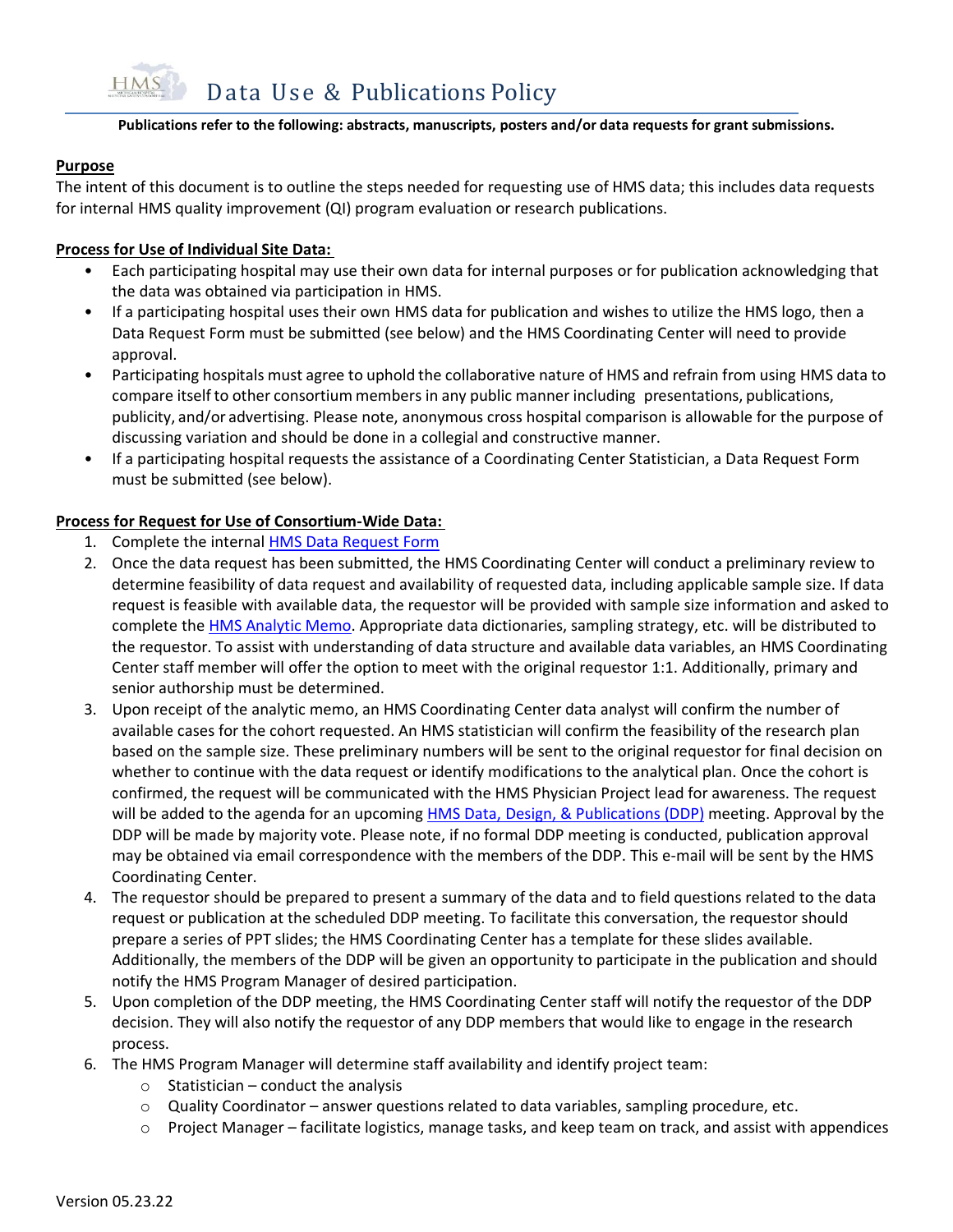- 7. If multiple competing priorities will delay the completion of the data request, the request will be assessed as follows:
	- o High Aligns closely with current HMS priorities with high potential for impact on QI activities. These items may align with collaborative meeting topics as well.
	- $\circ$  Moderate Aligns or builds on current HMS priorities with growth opportunities within existing initiatives and/or for new QI activities.
	- o Low Little to no alignment with current HMS priorities with little potential for QI work; research-based only
- 8. After identification and availability of staff is confirmed, the HMS statistician will complete a timeline for analysis completion and send to the original requestor. Additionally, the HMS statistician will complete the data request via the specifics from the analytic memo. Once complete, the statistician will distribute the results electronically via an encrypted, and/or password-protected format to the original requestor and notify the project manager to set up a meeting with the original requestor, HMS project team, and additional co-authors.
	- o *Note:* To be considered for co-authorship, the co-authors must participate in the study on an ongoing basis, including communicating with the project team via email and/or attendance at project meetings. Also, please refer to the [HMS Guidelines for Authorship for Publications](https://mi-hms.org/sites/default/files/HMS%20Guidelines%20for%20Authorship%20for%20Publications_021022.pdf) for more details on how authors will be determined.
- 9. Prior to submission for publication, the final analysis will be shared with the DDP to keep them apprised of the work. No additional co-authors will be allowed at this time. The requestor will be advised to present a series of slides to use at the scheduled DDP meeting. If no formal DDP meeting is conducted, the project update will be made via email correspondence sent the members of the DDP by the HMS Coordinating Center.

# Additional Notes:

- The analysis and manuscript preparation for submission to a peer-reviewed journal is expected to be completed within 12 months of receipt of data.
- Requestors are expected to be actively engaged throughout the research process and should be available to review and provide feedback on materials sent to them by the coordinating center within two weeks of receipt.
- Individuals from any HMS participating hospital can submit a concept to the HMS Coordinating Center, who will review the request based on the guidelines outlined above.
- If an individual requestor has multiple data requests in process at a given time, the HMS Coordinating Center may factor this into approval of subsequent data requests and is dependent on Collaborative priorities and available resources.

## **Prior to Submission for Publication**

- Any drafts and subsequent final version must be reviewed and approved by the following:
	- o All Publications: Dr. Scott Flanders & Elizabeth McLaughlin
	- o PICC/Midline Publications: Dr. Vineet Chopra
	- o Antimicrobial Publications: Dr. Tejal Gandhi
	- o Sepsis: Dr. Hallie Prescott
- The above individuals must be given at least 2 weeks to review the publication and provide feedback.
- If you are requesting data for a publication that is attached to a submission deadline, we recommend submitting your concept within 3 months of your deadline (*urgent requests will be reviewed on a case-by-case basis*).

## **HMS Branding Guidelines**

## **Poster Presentations, Slide Presentations, Visual Abstracts**

- Individuals using solely HMS CQI data must use the HMS template that includes the HMS logo and BCBSM logo. This template can also include your institutions logo.
	- $\circ$  Exception If the poster is being presented at a conference and you must use its poster template, the HMS logo must be incorporated.
- Individuals using data gathered from sources outside of HMS along with HMS CQI data may use a template at their personal discretion, however, the HMS logo must be incorporated.